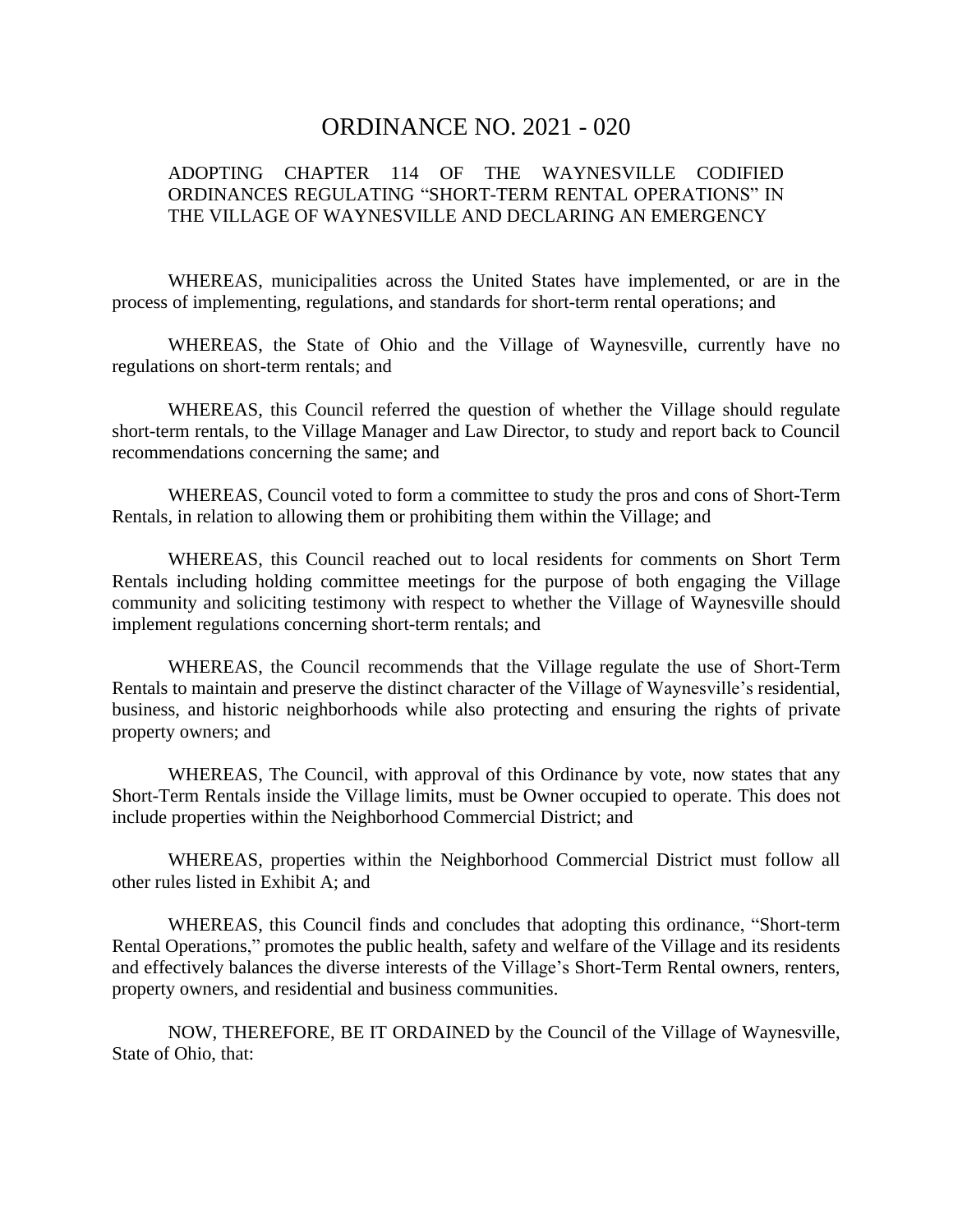Section 1. Chapter 114 of the Waynesville Codified Ordinances is hereby adopted regulating short-term rental operations, as set forth more fully in Exhibit A, attached hereto and incorporated herein by reference.

Section 2. This Ordinance is hereby declared to be an emergency measure necessary for the immediate preservation of the public health, safety and general welfare and shall be effective immediately upon its adoption. The reason for said declaration of emergency is and for the further reason that it is immediately necessary to adopt regulations for short-term rentals within the Village of Waynesville, so as to immediately begin regulating, in a reasonable and practical manner, a currently unregulated commercial activity that is quickly proliferating throughout the Village and which, if allowed to continue unregulated, threatens the health, safety, welfare, comfort, and peace of the Village.

Adopted this \_\_\_\_\_ day of \_\_\_\_\_\_\_\_\_\_\_\_, 2021.

Attest: \_\_\_\_\_\_\_\_\_\_\_\_\_\_\_\_\_\_\_\_\_\_\_\_\_ \_\_\_\_\_\_\_\_\_\_\_\_\_\_\_\_\_\_\_\_\_\_\_\_\_\_

Clerk of Council Mayor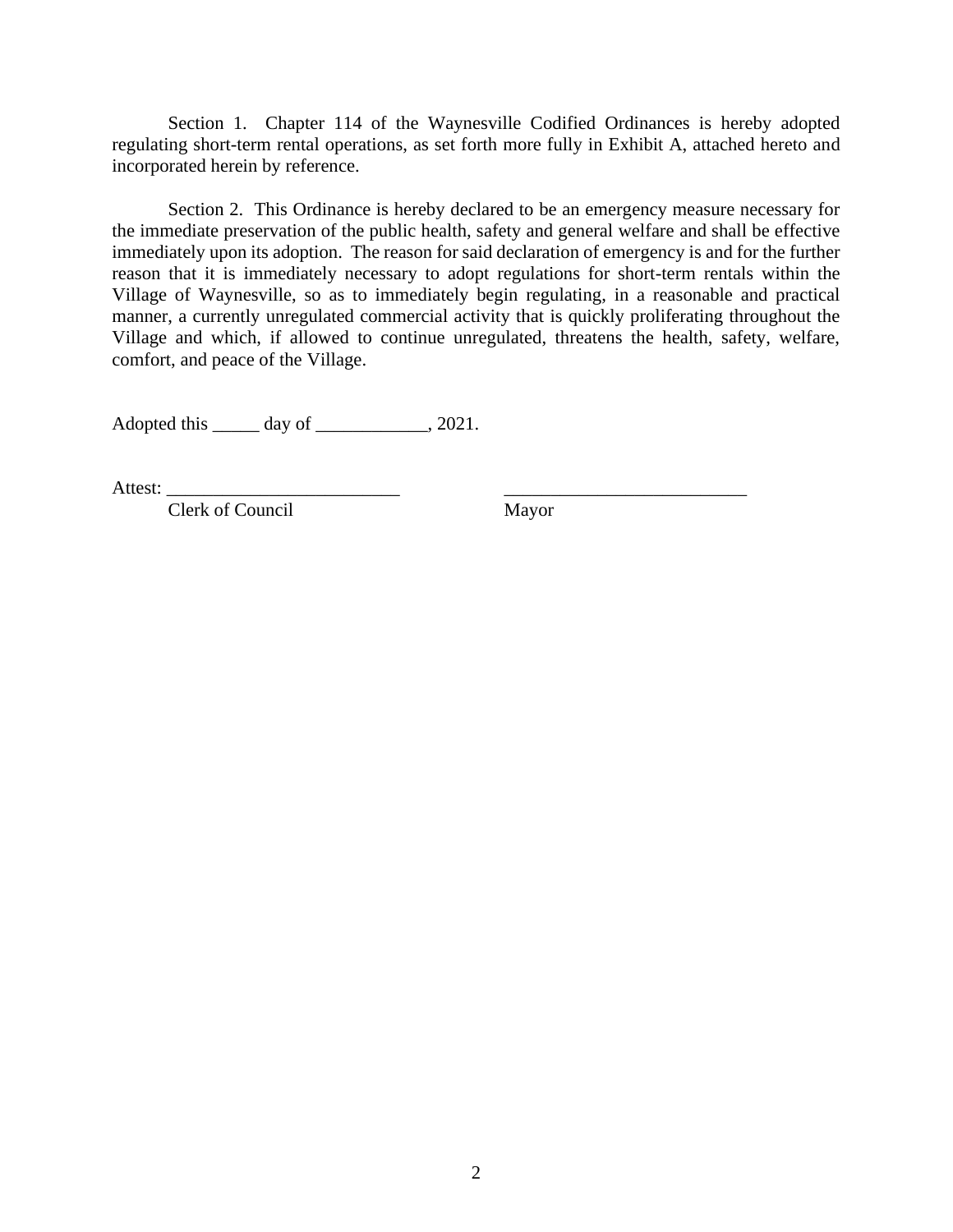## **Exhibit A**

### **114.01 Definitions**

(a) "Short-Term Rental" means any room or dwelling that is rented wholly or partly for a fee for less than thirty (30) consecutive days by persons other than the owner from which the owner receives monetary compensation, whether such compensation is paid directly by the short-term rental guest or is collected and remitted to the owner by a hosting platform. "Short-Term Rental" does not include a room in any Hotel or Motel, as defined elsewhere in the Codified Ordinances of the Village of Waynesville.

(b) "Short-Term Rental Operation" or "operation of a short-term rental" means the occupancy for a fee of any room or dwelling in a short-term rental by a transient guest. (c) "Hosting Platform" means a person or entity in whatever form or format that facilitates, through advertising or any other means, a short-term rental booking transaction for accommodations between a short-term rental host and short-term rental guest, including, but not limited to, reservations and/or collection of payment for such accommodations on behalf of the short-term rental host. Examples include, but are not limited to, Airbnb,

VRBO, and HomeAway.

(d) "Transient Guests" means persons occupying a room or rooms for sleeping accommodations for less than thirty (30) consecutive days.

- (e) "Short-Term Rental Guests" means persons renting temporary lodging from a shortterm rental host, or through a hosting platform on behalf of the short-term rental host, for less than thirty (30) consecutive days.
- (f) "Guestroom" means a room offered to the public for a fee that contains, at a minimum, provisions for sleeping.
- (g) "Primary Residence" means a residence that is the usual place of return for housing as documented by at least two of the following: motor vehicle registration, driver's license, tax documents, lease copy, or a utility bill.
- (h) "Dwelling" means any building or structure which is occupied or intended for occupancy in whole or in part as a home, residence, or sleeping place for one or more persons.
- (i) "Owner" means an individual(s), corporation, or partnership that has legal title to and control of a dwelling.
- (j) "Short-term rental host" or "host" means the owner of a short-term rental (or the individuals that are leasing the property as their primary residence from the owner, in the Neighborhood Commercial district) and who offers the short-term rental for temporary lodging for less than 30 consecutive days.

#### **114.02 PERMIT REQUIRED.**

(a) No person, including, but not limited to, an owner, operator, manager, or employee shall engage in, conduct, or carry on, or permit to be engaged in, conducted, or carried on, in or upon any premises in the Village of Waynesville, the operation of a short-term rental in a calendar year without obtaining a permit in accordance with this ordinance. It shall be prima facie evidence of a short-term rental operation if a short-term rental guest is found to be occupying or using a short-term rental or if a residence has been placed on any hosting platform for short-term rental purposes.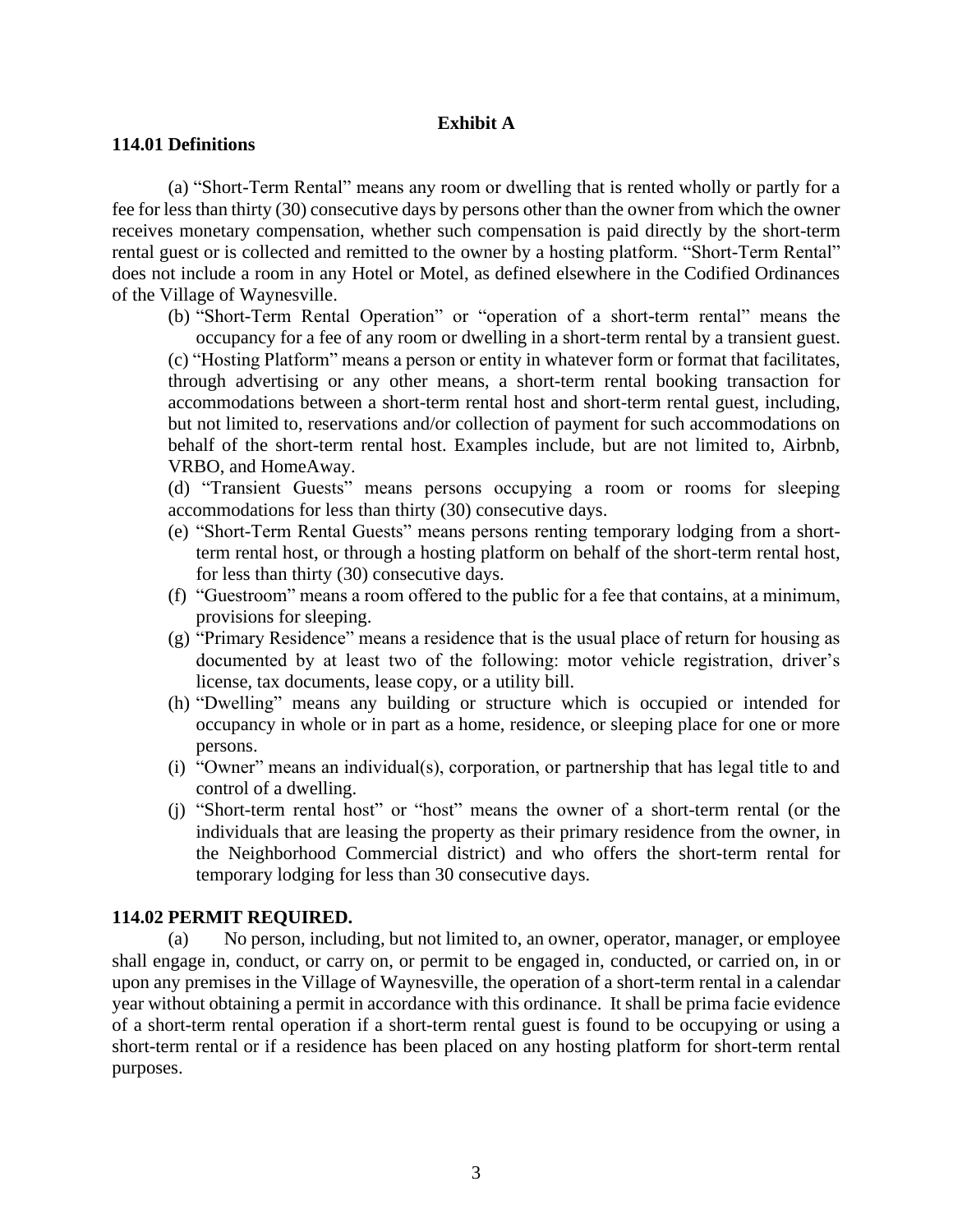(b) An application for a new short-term rental permit may be submitted at any time to the Village Manager, or his/her designee. If the application is approved and a permit is issued, the short-term rental permit shall take effect on the day of issuance and shall expire on December 31st of the year in which the permit was first issued. The fee for the initial permit shall be prorated in an amount equal to one-twelfth of the annual fee for each full or partial month remaining in the year in which the initial permit is issued.

(c) A permit to operate a short-term rental shall be renewed by the applicant before the end of the year in which the permit was first issued. The deadline for applying for a permit for renewal shall be the first Monday of November of the year in which the permit is set to expire. Failure to renew shall result in expiration of the short-term rental permit on December 31st. If a short-term rental permit is successfully and timely renewed, it shall be in effect for (1) one year, beginning on January 1st and expiring on December 31st of the year it was issued.

(d) Bed and breakfast establishments lawfully operating within the Village, as defined by the Village of Waynesville codes, shall not be subject to the requirements of this ordinance provided that such establishments were in operation prior to the effective date of Ordinance 96- 152 and have not ceased operation for more than ninety (90) consecutive days.

# **114.03 APPLICATION FOR SHORT-TERM RENTAL PERMIT, NEW AND RENEWAL.**

(a) An application for a short-term rental permit, and/or renewal of a permit, shall be made to the Village Manager, or his/her designee. A processing fee of \$100.00 is required for each application/permit. Village Council shall have authority to amend the fee amount from time to time to reflect the costs of administering this ordinance.

(b) The application for a permit to operate a short-term rental shall contain the following information:

(1) Name of the applicant, including mailing address, telephone number, and email address. For an owner-occupied short-term rental application, the permanent occupant shall provide sufficient information to demonstrate compliance with the primary residency requirement as outlined in this Chapter.

(2) The names of the legal owner or owners of the property, including mailing address, telephone number, and email address;

(3) Sufficient information to demonstrate compliance with either the permanent occupancy or ownership requirements defined and outlined in this Chapter.

(4) The names of all hosting platforms that are used by the short-term rental host and proof of rental insurance for the unit rental;

(5) The names of all advertising outlets in which the short-term rental host intends to advertise such rental if the short-term rental host is not using a hosting platform;

(6) An affidavit attesting that the short-term rental operation is in compliance with all applicable local, state, and federal laws and regulations concerning the provision of sleeping accommodations to transient guests, including a certification that any shortterm rental operation located outside of the Neighborhood Commercial District shall be owner occupied during the term of any short-term rental operations; and

(7) For Short-term rentals within the Neighborhood Commercial District (NC), the contact's name and telephone number for the short-term rental host that may be used 24 hours a day, seven days a week for any issues that may arise related to the short-term rental unit or its transient guests.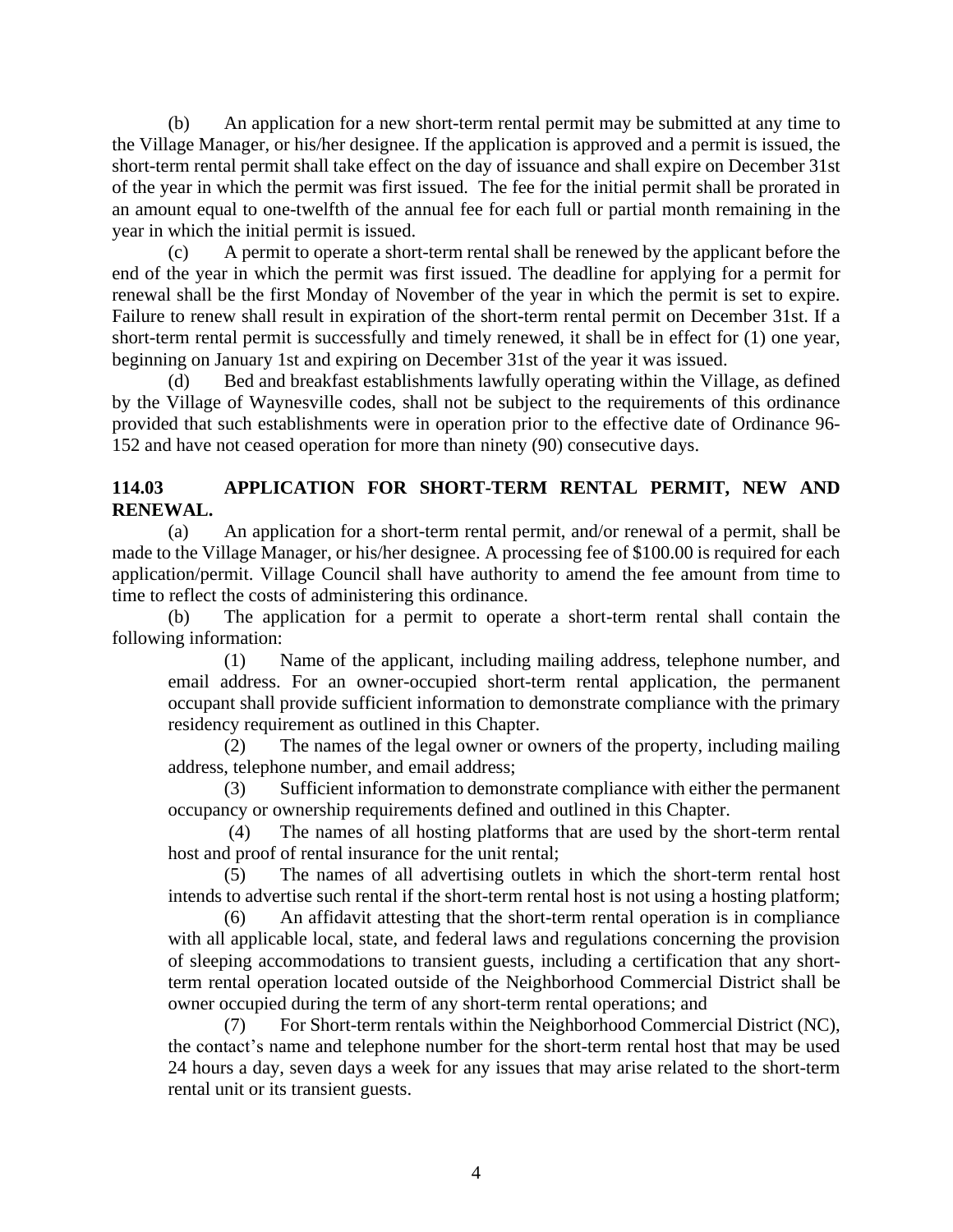(c) The applicant must notify the Village Manager, or his/her designee, of any change in information contained in the permit application within ten (10) days of the change. Failure to do so may result in suspension of permit.

(d) Any change in ownership of the dwelling shall void the current short-term rental permit and shall require submission and approval of a new short-term rental permit application.

(e) A short-term rental shall be assigned an individual registration account number that must be prominently posted with the unit on any hosting platform(s) or in any other advertisement regarding the unit. Said valid registration shall be displayed but removed upon expiration.

(f) If the owner or host is not able to be at the property for more than 24 hours, while it is being used as a short-term rental, the owner or host must have a designated person stay on the premise to carry out their duties. If they do not have a replacement person to carry out the terms of this ordinance, they must cancel any contracts they have for the rental of said unit during their absence.

# **114.04 SHORT-TERM RENTAL HOST REQUIREMENTS.**

(a) A short-term rental host shall be the owner or host of the dwelling. The short-term rental owner or host must provide: one (1) form of proof of identity, and two (2) pieces of evidence that the dwelling is the owner's or host's primary residence or two (2) pieces of evidence that the host is the owner or lessee of the dwelling.

(1) One (1) short-term rental permit per property may be issued.

(2) The short-term rental host must provide written notice to the short-term rental guest of:

(A) The short-term rental host shall provide proper trash and recycling containers for the short-term rental guest(s).

(B) The owner or host must post inside the dwelling what is and what is not allowed to occur on the premises by the guests while renting.

(3) Smoke detectors shall be provided and maintained adjacent to each sleeping area in each dwelling unit;

(4) One or more carbon monoxide detection devices shall be installed and maintained as close to the center of the dwelling unit and within close proximity to the living and sleeping areas of the dwelling unit;

(5) Occupancy shall be determined by how many beds are available per room with the maximum allowed of 3 (three) beds and 6 (six) adults.

(6) Compliance with all other applicable provisions of the Village of Waynesville Codified Ordinances related to residential housing;

(7) All short-term rental owners shall obtain liability insurance for the shortterm rental. Each short-term rental shall always maintain the following insurance coverage meeting all of the following requirements: A general liability insurance policy or certificate that shall provide the following minimum coverage:

(A) Liability coverage of not less than five hundred thousand dollars (\$500,000). Such policy or certificate must be issued by an insurance company that is admitted doing business in the State of Ohio or by an eligible surplus lines company or risk retention group;

(B) The policy or certificate shall provide notice of cancellation of insurance to the Village Manager at least ten (10) days prior to cancellation; and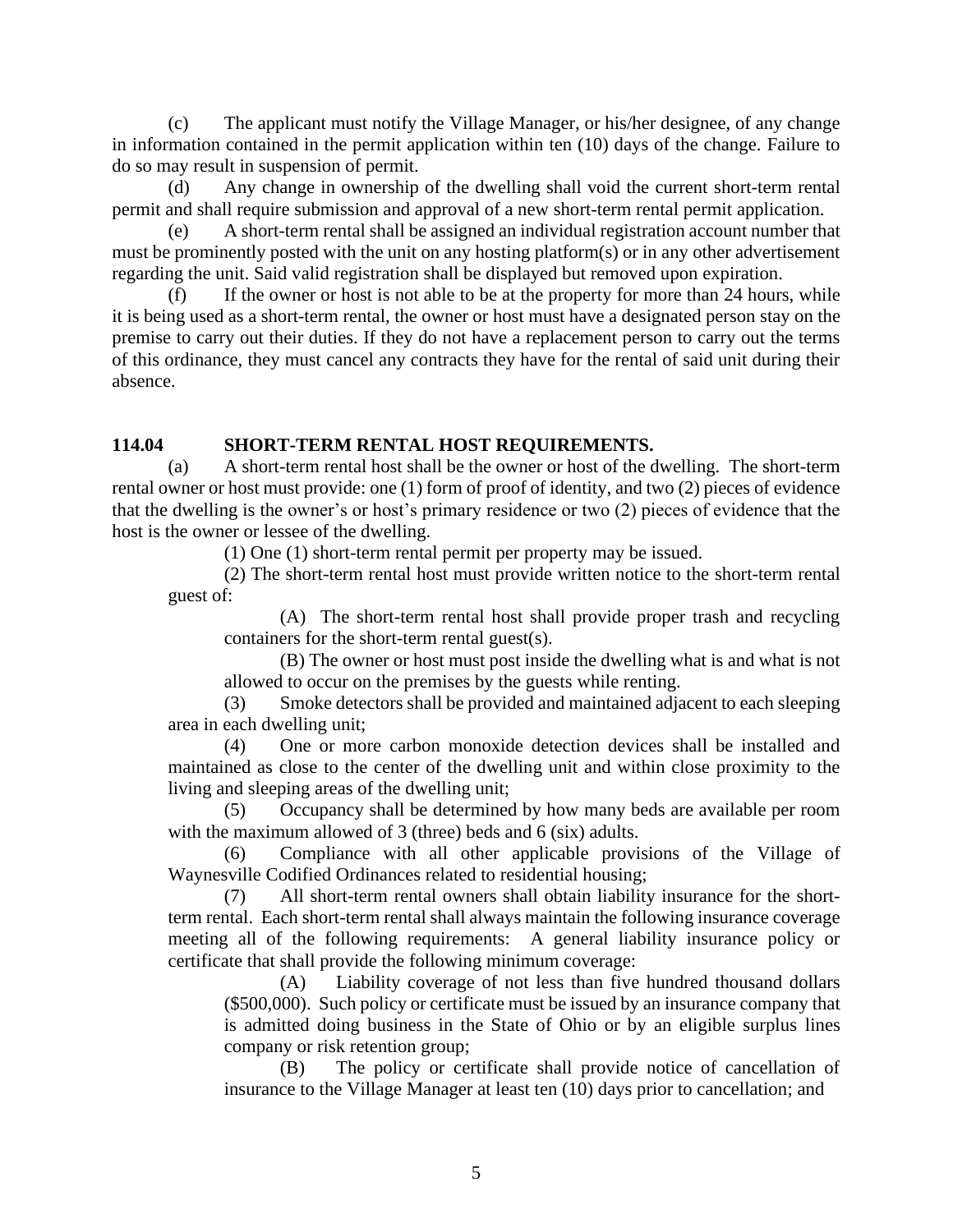(C) Any cancellation of insurance required by this section shall result in an automatic revocation of the respective short-term rental permit.

(b) Records required. Short-term rental hosts that offer short-term rentals shall retain and, upon request, make available to the Village Manager, or his/her designee, official records to demonstrate compliance with this ordinance, including, but not limited to, primary residency, the dates and duration of each stay in the short-term rental, the maximum occupancy permitted at the short-term rental, and the maximum number of motor vehicles permitted at the short-term rental. A short-term rental host that provides rooms for short-term rental use shall retain records for a period of at least four (4) years.

(c) Signage: Owner must apply for a permit for a sign unless no sign is desired. No signs permitted in Residential Districts.

(d) Nothing in this ordinance shall be construed as permitting any person to obtain a permit or offer a short-term rental, where prohibited by any other provision of law.

(8) The maximum number of motor vehicles that will be permitted to park at the short-term rental shall be 1 (one) vehicle per bedroom rented.

# **114.05 GROUNDS FOR DENIAL.**

(a) The Village Manager, or his/her designee, shall issue a new permit upon application, or grant the renewal of an existing permit, except as provided in divisions (b) and (c) of this section.

(b) The Village Manager, or his/her designee, shall deny any application for a new permit, or renewal of permit, if any of the following are shown to have occurred at the short-term rental property:

(1) The applicant makes a material misrepresentation of fact on the application for a short-term rental permit;

(2) The applicant or any owner of the short-term rental has been convicted of violating any terms specified in this ordinance.

(3) Any owner, applicant, operator, or manager of the short-term rental is shown to have been convicted of the act of prostitution or soliciting for prostitution, or an act that would constitute a violation of the Ohio R.C. Chapters 2925 (Drug Offenses) or 3719 (Controlled Substances), in or on the premises of the dwelling of the short-term rental in question, or any short-term rental in which the owner has any interest in, including, but not limited to, ownership, licensure, or management.

(4) The property taxes of the short-term rental owner are in arrears with the Warren County Auditor's Office.

(5) The short-term rental owner is not in good standing with the Village of Waynesville Income Tax Division.

(6) The short-term rental has a documented history of repeated conduct that endangers neighborhood safety or of conditions interfering with the use and enjoyment of property within its vicinity.

(c) Evidence of conduct under division (b) of this section need only be that of de facto violation of law; evidence of conviction is not a prerequisite for denial unless specifically indicated.

**114.06 REVOCATION AND SUSPENSION OF SHORT-TERM RENTAL PERMIT.**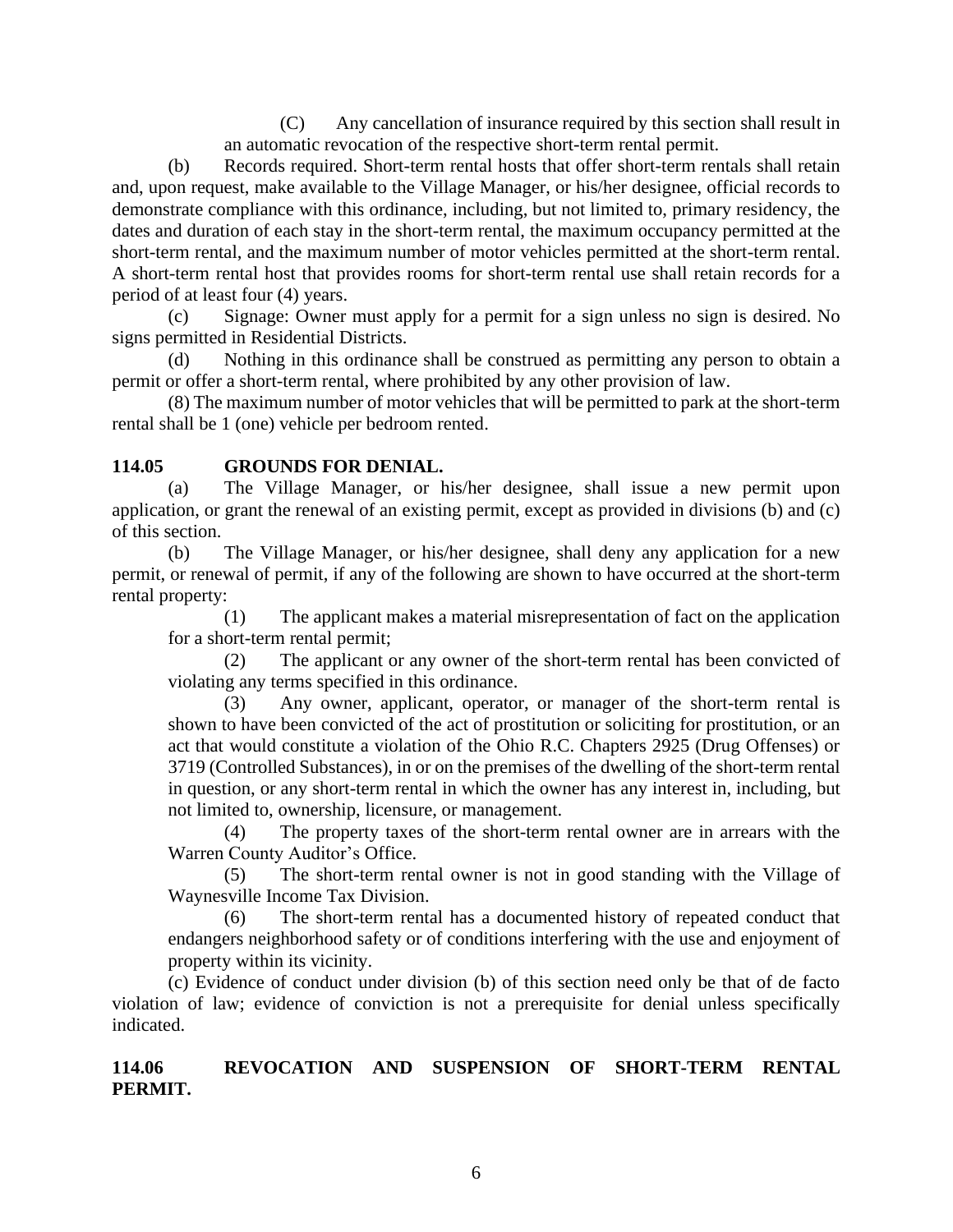(a) The Village Manager, or his/her designee, may revoke and/or suspend a short-term rental permit if it is determined that the activities set forth above are determined to have occurred at the short-term rental; or a short-term rental unit is listed on a hosting platform or advertised elsewhere without the registration number as required under application section (e) or is perpetuating conditions interfering with use and enjoyment of properties within its vicinity; or is delinquent in filing or payment with the Village of Waynesville Income Tax Division; or is engaging in conduct in violation of this ordinance. Conditions interfering with use and enjoyment of properties within the vicinity of a short-term rental include, but are not limited to:

(1) The occurrence of any of the activities set forth in the Village's Codified Ordinances relating to noise disturbance, nuisance, drug offenses, or disorderly conduct;

(2) Occupancy by a number of short-term rental users exceeding either (1) the maximum number included in the application for the short-term rental permit or (2) the maximum occupancy permitted pursuant to this ordinance;

(3) Parking of a number of motor vehicles exceeding either (1) the maximum number included in the application for the short-term rental permit or (2) the maximum number of motor vehicles permitted at any short-term rental pursuant to this ordinance;

(4) Uninvited entry of short-term rental occupants upon private property within five hundred (500) feet of the short-term rental;

(5) The owner or host must maintain the property, following the rules and regulations listed in Chapter 154, Property Maintenance.

(b) A violation of any of the conditions in this ordinance shall result in progressive enforcement as follows, but not subject to be in this order, depending on severity of violation.

(1) Upon the first violation, the short-term rental owner shall be given a written warning of the violation (s) made.

(2) Upon the second violation, the permit for the short-term rental shall be terminated and the short-term rental owner prohibited from re-applying for a new permit for six (6) months from the date of termination.

(3) Upon the third violation, the permit for the short-term rental shall be terminated and the short-term rental owner prohibited from re-applying for a new permit for one (1) year from the date of termination.

# **114.07 APPLICABILITY OF RELATED TAXES**

Notwithstanding anything to the contrary or in conflict, the Short-Term Rental Owner shall be subject to and responsible to pay the taxes imposed pursuant to Section 36.21 and Section 38.23 of the Waynesville Codified Ordinances.

# **114.08 APPEAL OF DENIAL OR REVOCATION OF PERMIT.**

In the event an applicant has been denied a permit, or if a permit has been revoked or suspended, the party affected shall have the right to appeal to the Village Council from such denial, revocation, or suspension within ten (10) business days. Notice of appeal shall be filed with the Village Manager's office on a form created by the Village Manager for such purpose, and the Village Manager shall set the date and time of the appeal hearing. The burden of proof in such an appeal shall be upon the appellant to show that the denial or revocation was arbitrary or unreasonable.